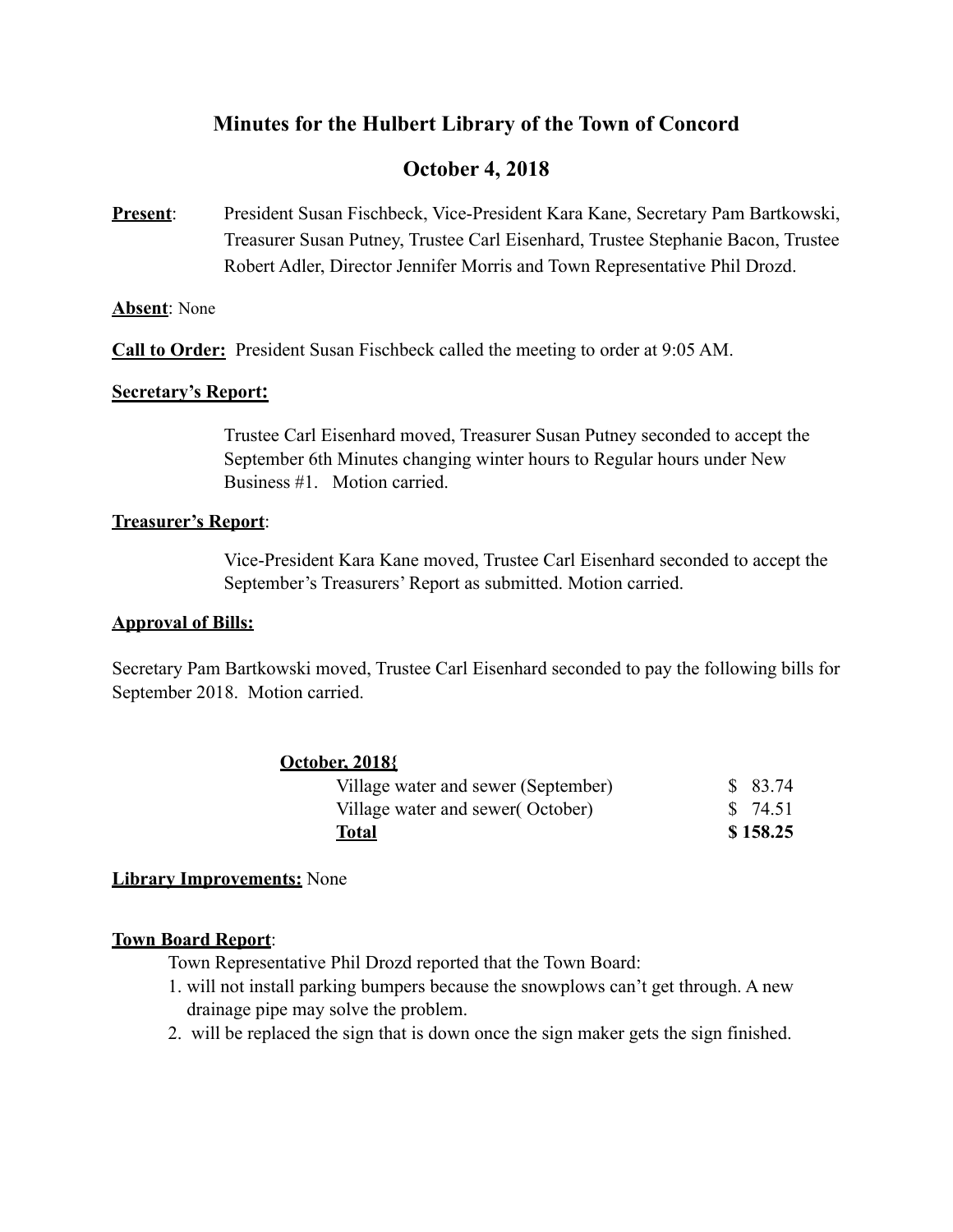### **Correspondence**:

- 1. A donation of \$25 was received from the Bertrand Chaffee Hospital and Home Retirees in memory of Helen Shearer. The group requested Christian books be purchased with this donation. *75 Masterpieces Every Christian Should Know: The Fascinating Stories behind Great Works of Art, Literature, Music, and Film* and *The Prayers of Jane Austen* were purchased.
- 2. A \$50, unrestricted use by the Hulbert Library, donation was received from the Women of the Moose 1183 during the Library' annual Book Sale.
- 3. A \$50, unrestricted use by the Hulbert Library, donation was received from the Village of Springville for their casual Friday.

### **Director's Report:**

Director Jennifer Morris informed the Board that:

- 1. The October schedule is complete and Fall/Winter outline is being planned.
- 2. She requested Supervisor Clyde Drake order a new flag and trim the tree in the front of the library, since the branches are preventing the flag from being raised to the top of the pole. A new flag has been ordered and will be here in about a week and he will look into having the tree trimmed.
- 3. Gerald Krezmiein has been hired as the new caretaker and will begin October 1st.
- 4. Marla Wagner has been hired as the new part time page starting October 1st. She will be assisting with children's programs.
- 5. She would like to purchase Magformers and a KEVA Plank Set. The estimated amount is \$110. This is to create a new program called Builder's Bonanza for kids 8 and up to begin in November and will include LEGO's.
- 6. She wants to replace the vacuum cleaner for and estimated amount of \$261. The current vacuum which has broken down would cost more to repair than to replace.
- 7. The M&T debit card which was suppose to be connected to the Library's private account was connected to the BECPL county account. The mistake has been corrected and a new card has been issued. Summer supplies and other items were charged to the county account. To correct the error the library must cut a check for \$363.48 and send it to BECPL to cover these expenses.